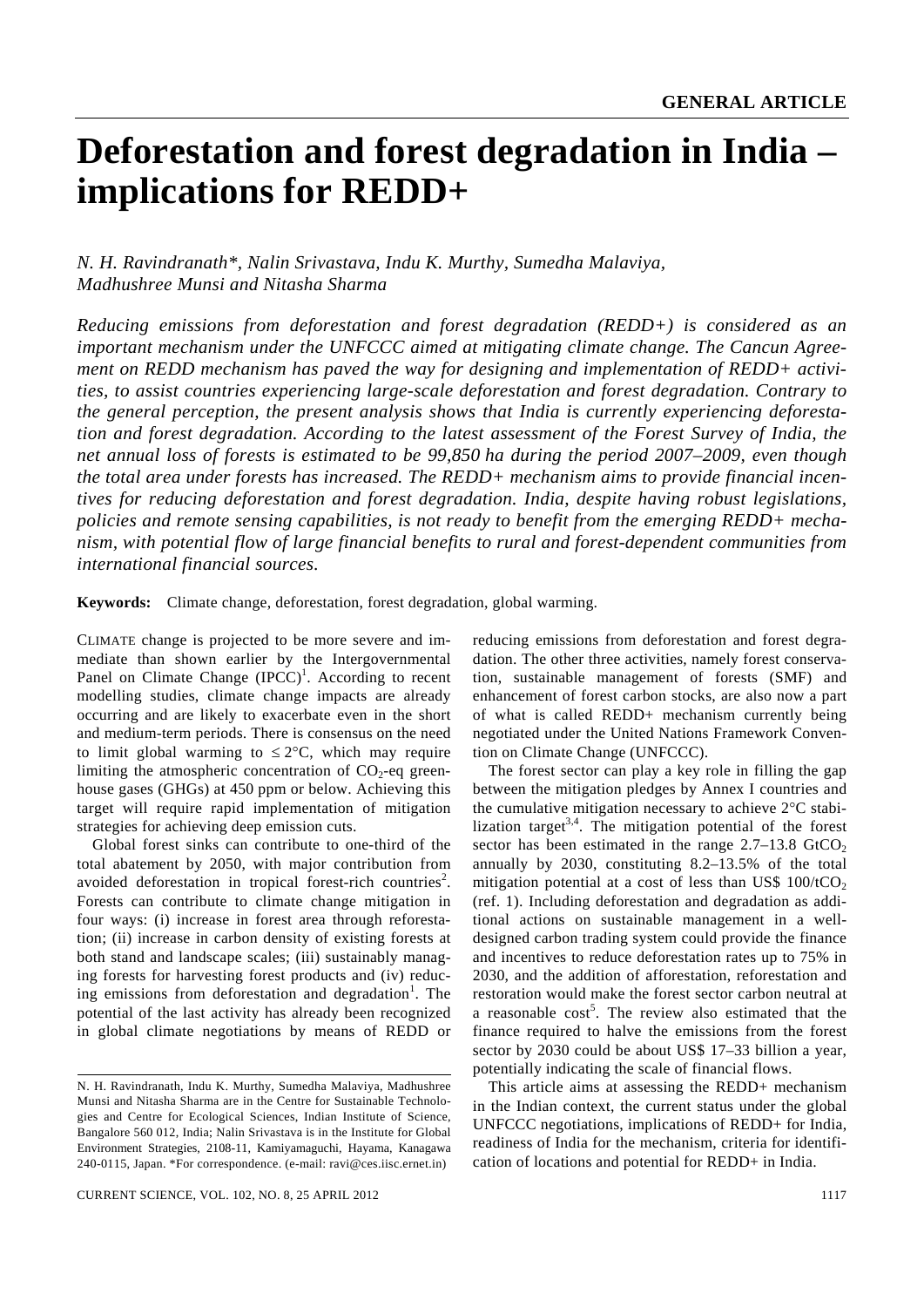#### **UNFCCC actions on REDD+: Bali to Durban**

'Reducing emissions from deforestation in developing countries and approaches to stimulate action' was first introduced at the 11th session of Conference of Parties (COP) to the UNFCCC, Montreal in 2005 by Papua New Guinea and Costa Rica, and received wide support from all the countries. The 'Bali Action Plan' finalized at the COP13 in Bali 2007 recognized the importance of REDD as well as additional activities. Thus the Bali Action Plan included REDD in developing countries, and the role of conservation, SMF and enhancement of forest carbon stocks in developing countries. Thus, REDD has been referred to as 'REDD-Plus or REDD+'. It also launched a programme of work on methodological and policy issues relating to REDD+ under UNFCCC.

 At COP16 in Cancun in December 2010, the governments adopted the decision that was negotiated at COP15 in 2009 on REDD+, i.e. encouraging developing countries to undertake mitigation actions by realizing the full scope of REDD+ activities. The 'Cancun Agreement' provided a three-phase process for the developing countries to undertake mitigation through REDD+ activities according to their national circumstances and capacities with financial and technological support from the developed countries. These three phases would involve the following:

- Phase 1: Development of a national plan, policies and measures, and capacity-building.
- Phase 2: Implementation of the national plan, policies and measures, and further capacity-building, technology development and transfer, and results-based demonstration activities.
- Phase 3: Results-based actions with full measurement reporting and verification.

 In the Phase 1 or 'readiness' phase, the developing countries are encouraged to develop:

- National REDD+ strategy.
- National or sub-national forest reference emissions level.
- Robust and transparent national forest monitoring system.
- System to provide information on the safeguards to maintain environmental integrity, protect the rights of indigenous people and preserve biodiversity.

COP17 at Durban, South Africa produced a landmark decision to extend the Kyoto Protocol into the second commitment period while initiating a process (note  $1$ ) – to be finalized by 2015 – to negotiate a new legal basis for future climate actions to take effect from 2020 onwards. Pursuant to the Cancun decision, important decisions on REDD+ were made, viz. decisions on systems for providing information on safeguards; modalities for forest reference (emission) levels (FRLs) (note 2); and REDD+ financing (note 3).

 Decision on safeguards provides generic guidance on systems for providing information on environmental and social safeguards. Systems for providing information on safeguards should also provide information that is transparent, consistent, constantly updated and accessible by all stakeholders while taking into account national circumstances, sovereignty, legislation, international obligations/agreements and gender considerations. They should be country-driven, flexible and consistent with the guidance UNFCCC while building upon the existing systems. Countries are supposed to provide a summary of the information on safeguards in their national communications.

 Quite significantly, the decision on FRLs allows the development of subnational reference (emission) level as an interim measure while transitioning to a national reference (emission) level. The FRL should be developed based on the most recently adopted IPCC guidelines while maintaining consistency with the national GHG inventories. They should follow an incremental approach with progressive improvement over time using better data and methods with the provision of adequate and predictable support. 'Significant' carbon pools and activities should not be excluded. The decision also invites the developing country parties to voluntarily submit their FRLs while agreeing to set up a process for its technical assessment.

 The decision on REDD+ financing provides for supporting 'result-based actions' on REDD+ (note 4) in developing countries by 'result-based finance' from a public, private, bilateral and multilateral, and alternative sources provided they are fully 'monitored, reported and verified'. Appropriate market and non-market-based approaches can be developed by the COP to support such 'result-based actions'.

# **REDD+ under the Cancun Agreement and Durban decisions – challenges and unresolved issues**

The Cancun Agreement clarified the scope and type of eligible REDD+ activities; main element of environmental and social safeguards and a phased approach to REDD+ implementation clearly specifying the readiness actions expected from countries. On the methodological side, the Cancun Agreement identified the key methodological challenges for further work, including: the identification of LULUCF activities relating to drivers of deforestation and degradation, and the issues relating to estimation of emissions and removals from them; development of modalities for the establishment of national or sub-national FRL and national (or sub-national) monitoring, reporting and verification (MRV) system; development of guidance on safeguards and development of modalities for the national (or sub-national) REDD+ MRV systems.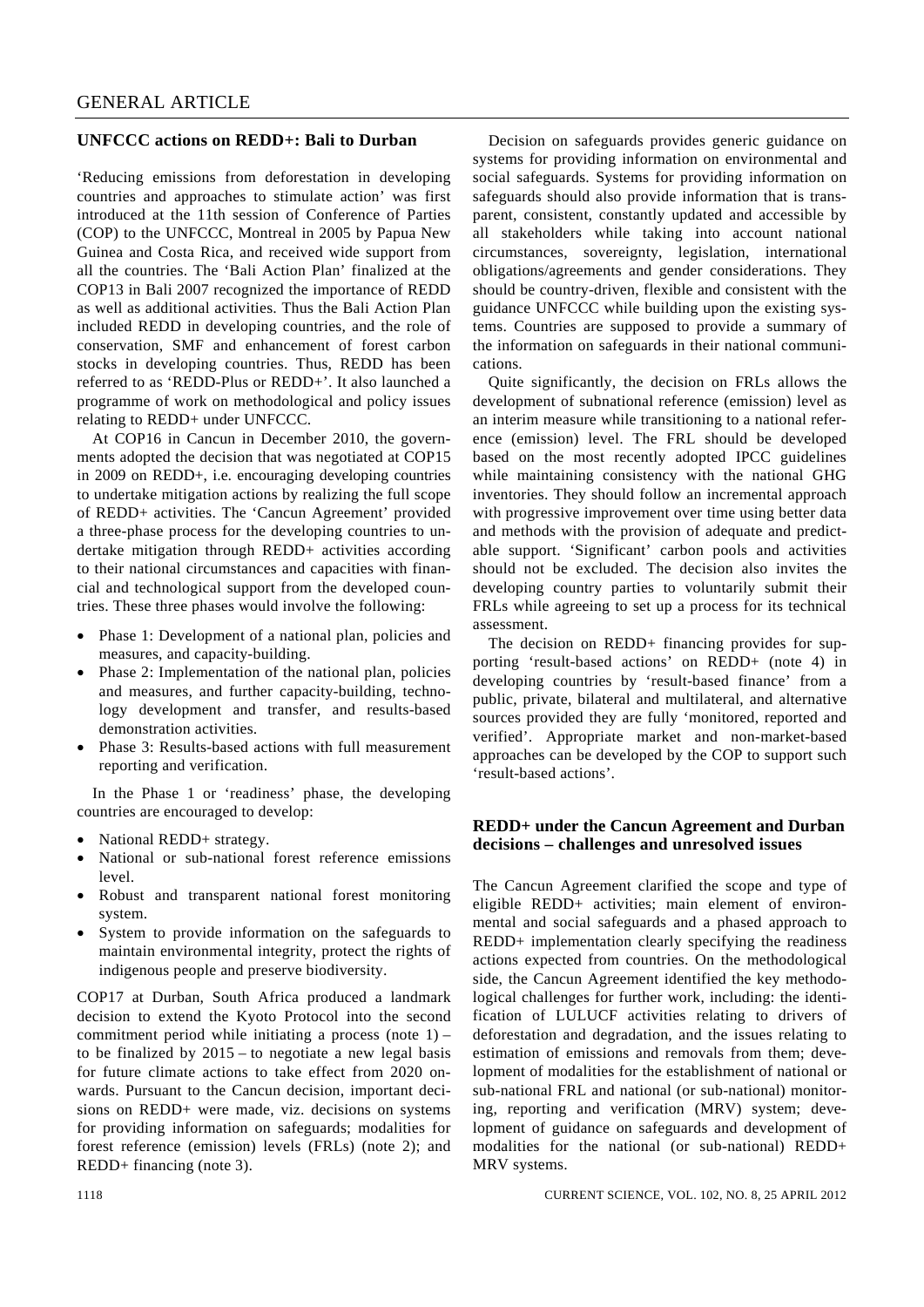| <b>Issues</b>                                                      |                     | Resolved                                                                                                                                                                                                                                                                                                                                                                                                                                                                                                                          | Unresolved                                                                                                                                                                                                                                                                                                  |
|--------------------------------------------------------------------|---------------------|-----------------------------------------------------------------------------------------------------------------------------------------------------------------------------------------------------------------------------------------------------------------------------------------------------------------------------------------------------------------------------------------------------------------------------------------------------------------------------------------------------------------------------------|-------------------------------------------------------------------------------------------------------------------------------------------------------------------------------------------------------------------------------------------------------------------------------------------------------------|
| Scope and scale of REDD+<br>activities<br>Drivers of deforestation |                     | Scope according to the decision in the Cancun<br>Agreement includes all previously agreed elements:<br>Reducing emissions from deforestation, from forest<br>degradation, conservation of forest carbon stocks,<br>sustainable management of forest and enhancement<br>of forest carbon stocks.<br>The Durban decision provides for sub-national forest<br>reference (emission) level (FRL) that may cover<br>areas less than the entire national territory as an in-<br>terim measure while transitioning to a national FRL.     | Exact definition of activities remains unclear.                                                                                                                                                                                                                                                             |
|                                                                    |                     | The Cancun decision makes reference to drivers of<br>deforestation and requests developing countries to<br>address the drivers of deforestation and forest degra-<br>dation. Subsidiary Body for Scientific and Techno-<br>logical Advice (SBSTA) has been requested to<br>develop a programme of work addressing the drivers.                                                                                                                                                                                                    | Exact scope of drivers in terms of proximate<br>and underlying drivers of deforestation and<br>degradation has not been specified.<br>The Cancun Agreement does not clearly<br>specify the nature of activities linked to<br>drivers of deforestation and degradation.                                      |
| Monitoring, reporting and<br>verification (MRV) for safeguards     |                     | Annex I of the Cancun Agreement includes guidelines<br>on how REDD+ should be implemented, and<br>mentions respect for rights of indigenous peoples and<br>local communities and conservation of natural forests<br>and biodiversity. The Durban decision on safeguards<br>provides more clarity on the system for providing<br>information on safeguards.                                                                                                                                                                        | Timing and frequency of submission of the first<br>and subsequent summary of information on<br>safeguards is yet to be decided. SBSTA also<br>has to consider if more guidance about<br>information on safeguards is needed to<br>ensure transparency, consistency,<br>comprehensiveness and effectiveness. |
| <b>Financing REDD</b>                                              |                     | The Durban decision on REDD+ financing provides for<br>financing of 'result-based actions' by 'result-based<br>financing' from private, public, bilateral, multilateral<br>and alternative sources, and includes consideration of<br>both market and non-market (i.e. fund-based)<br>approaches to financing for REDD+ activities.                                                                                                                                                                                                | There is a lack of clarity on the use of market or<br>non-market approaches for funding REDD+<br>actions.                                                                                                                                                                                                   |
| Methodological<br>issues                                           | <b>MRV</b>          | The Cancun Agreement provides a phased approach to<br>development of MRV and capacity-building.                                                                                                                                                                                                                                                                                                                                                                                                                                   | MRV modalities remain largely unclear.<br>SBSTA has been given the task of developing<br>modalities for measuring, reporting and<br>verifying emissions reductions from activities<br>for consideration for COP18.                                                                                          |
|                                                                    | Reference<br>levels | The Durban decision provides for elaboration of sub-<br>national FRL as an interim measure while transition-<br>ing to a national FRL. The FRL should be developed<br>using the most recently adopted IPCC guidelines.<br>'Step-wise' approach to developing FRL with<br>progressive improvement in data and methods is<br>provided. 'Significant' carbon pools and activities<br>should not be excluded in the construction of the<br>FRL and consistency with the national green house<br>gases inventory should be maintained. | No clarity regarding the 'significant' C pools<br>or activities. Modalities for the technical<br>assessment of FRL remain to be negotiated.                                                                                                                                                                 |

Table 1. List of resolved and unresolved elements in reducing emissions from deforestation and forest degradation (REDD+) post Cancun Agreement and Durban decisions

 Durban decisions on REDD+ follow up on the mandate from the Cancun Agreement, and carry the process forward with key decisions of safeguards, FRL and financing as mentioned above. Although much progress has been made at Cancun and Durban, many issues remain to be resolved. Issues like exact definition of REDD+ activities, modalities for MRV, timing and frequency of submission of information on safeguards, modalities for technical assessment of FRL, timing of transition to national level FRL and REDD+ implementation and clarity on use of market or non-market-based approaches for

REDD+ financing need to be addressed before REDD+ becomes a reality.

 Table 1 provides a brief overview of the status of various REDD+ issues in light of the Cancun Agreement and Durban decisions.

#### **REDD+ in the Indian context**

The Forest Survey of India (FSI) has been periodically monitoring area under forests since 1987. FSI defines a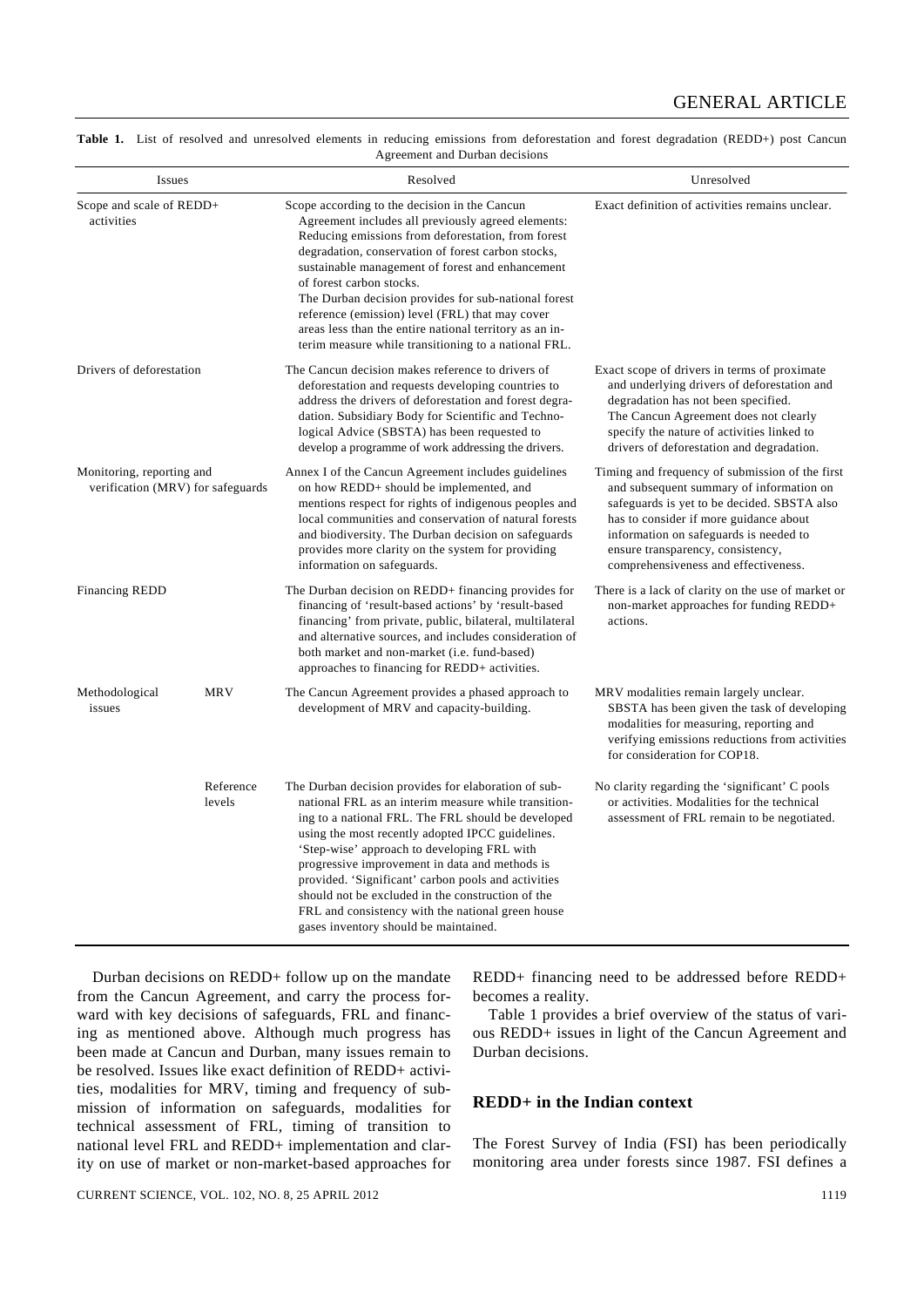|                    |         |         |         | $5.41$ , $5.41$ , $6.41$ , $7.51$ , |             |             |             |             |
|--------------------|---------|---------|---------|-------------------------------------|-------------|-------------|-------------|-------------|
| Year of assessment |         |         |         |                                     |             |             |             |             |
| Forest type        | 1985-87 | 1995-97 | 1997-99 | 1999-2001                           | $2001 - 03$ | $2003 - 05$ | $2005 - 07$ | $2007 - 09$ |
| Dense              | 36.14   | 36.73   | 37.74   | 41.68                               | 39.06       | 38.72       | 40.25       | 40.42       |
| Open               | 28.16   | 26.61   | 25.99   | 25.87                               | 28.78       | 28.99       | 28.84       | 28.78       |
| Total              | 64.20   | 63.34   | 63.73   | 67.55                               | 67.83       | 67.71       | 69.09       | 69.20       |

**Table 2.** Area under forests (m ha) at different time periods according to estimates provided by the Forest Survey of India (FSI)

The data on area under forests are taken from State of Forest Reports (SFRs). Data for 2007–09 come from SFR 2011, for 2005–07 from SFR 2009 and so on.

forests as 'all the lands, more than one hectare in area, with a tree canopy density of more than 10%'. According to the State of Forest Report (2011) produced by FSI, area under forests in India is estimated to be 69.20 m ha (during 2009), making up 21.02% of the total geographical area of the country<sup>6</sup>. In India, the progressive forest policies and programmes have significantly contributed to reduced rates of deforestation, increased afforestation and overall stabilization of area under forests, and even increase in gross area under forests. India is thus one of the few tropical countries where forest cover has stabilized or increased. The factors contributing to stabilization of forest cover as well as forest carbon stocks in India include: legislations such as Forest Conservation Act, 1980; afforestation programmes like social forestry and Joint Forest Management (JFM), and community awareness and parti $cipation<sup>7</sup>$ .

# *Components of REDD+ in the Indian context*

There is a significant lack of clarity regarding the components of REDD+, other than deforestation. In this section, the components of REDD+ mechanism are analysed in the Indian context.

(i) *Deforestation in India:* Most definitions describe deforestation as long-term or permanent conversion of land from forest to non-forest. In the Marrakesh Accord, deforestation is defined as 'the direct human-induced conversion of forested land to non-forested land'. The Food and Agriculture Organization defines deforestation as 'the conversion of forest to another land use or the long-term reduction of the tree canopy cover below the minimum 10% threshold'<sup>8</sup>. The area under forest as reported by FSI periodically is presented in Table 2. A cursory reading of Table 2 would show that generally forest area at the national level is indeed increasing consistently from 1995–97 (63.34 m ha) to 2009–11 (69.20 m ha). This leads many to believe that deforestation is not taking place in India.

 Forest loss or deforestation in India in a given period can be estimated at the district or state level from: (i) area of forest remaining forest; (ii) afforested area (planted forest area reaching the canopy cover threshold of 10%) and (iii) area of forest converted to non-forest purposes. However, with no such data available from FSI reports and the monitoring process, as a first approximation, it can be estimated from the net changes in forest cover at disaggregated levels such as the state or district. It is assumed here that the districts or states recording a net decrease in forest cover between two periods of assessment are experiencing deforestation. The following area changes can be estimated during the two successive periods based on changes in area at the state level based on the respective FSI reports:

*Area changes during 2003–2005 based on comparison at the state level:*

- Sum of all states with a net gain in forest area or with positive change in forest area is 1,366,100 ha.
- Similarly, the sum of all states with a net loss or negative change in forest area aggregated to 130,600 ha (65,300 ha annually; Table 3).

*Area changes during 2005–2007 based on comparison at the state level:* 

- Sum of all states with a net gain in forest area or with positive change in forest area is 316,000 ha.
- Similarly, the sum of all states with net loss or negative change in forest area aggregated to 93,700 ha (46,850 ha annually; Table 3).

*Area changes during 2007–2009 based on comparison at the state level:* 

- Sum of all states with the net gain in forest area or with positive change in forest area is 500,000 ha.
- Similarly, the states with net loss or negative change in forest area aggregated to 866,00 ha (43,300 ha annually; Table 3).

Thus the net annual forest loss or deforestation is estimated to be 65,300 ha during 2003–05, 46,850 ha during 2005–07 and 43,300 ha during 2007–09, even though the national total area estimates show a net gain (Table 2).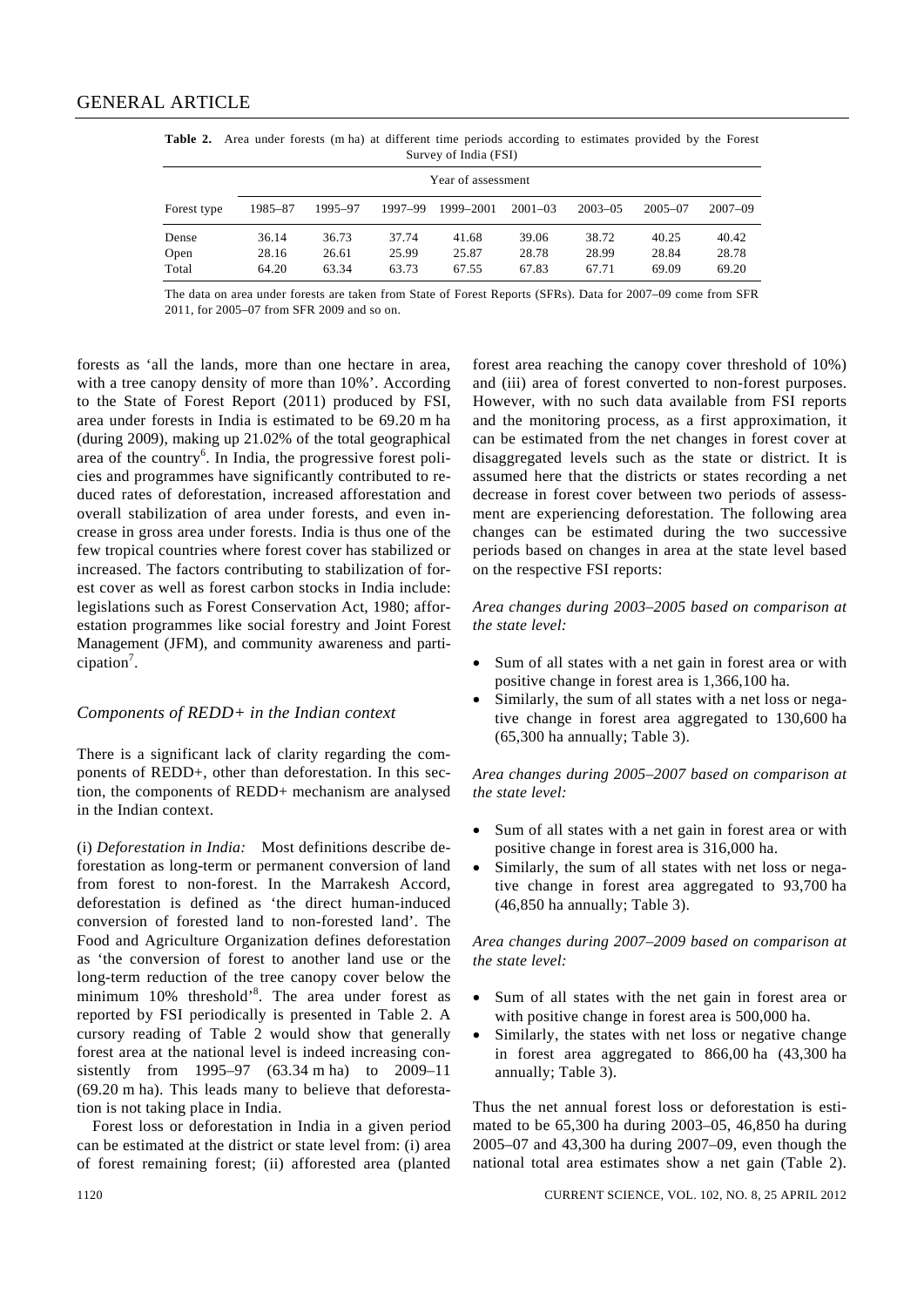# GENERAL ARTICLE

|  | <b>Table 3.</b> Area under forests and deforestation status for major states and national total (sq. km) according to estimates of SFRs provided by FSI |  |  |  |
|--|---------------------------------------------------------------------------------------------------------------------------------------------------------|--|--|--|
|--|---------------------------------------------------------------------------------------------------------------------------------------------------------|--|--|--|

|                                        |                 | Area revised    |                 | Area            | Change in area |                  |                |
|----------------------------------------|-----------------|-----------------|-----------------|-----------------|----------------|------------------|----------------|
| <b>State</b>                           | 2003 (SFR_2005) | 2005 (SFR_2007) | 2007 (SFR 2009) | 2009 (SFR_2011) | $2003 - 05$    | $2005 - 07$      | 2007-09        |
| Andaman and Nicobar                    | 6.807           | 6.663           | 6.662           | 6.724           | $-144$         | $^{-1}$          | 62             |
| Andhra Pradesh                         | 44,412          | 45,231          | 46,670          | 46,389          | 819            | 1,439            | $-281$         |
| Arunachal Pradesh                      | 67,692          | 67,472          | 67,484          | 67,410          | $-220$         | 12               | $-74$          |
| Assam                                  | 27,735          | 27,758          | 27,692          | 27,673          | 23             | $-66$            | $-19$          |
| Bihar                                  | 5,573           | 6,807           | 6,804           | 6,845           | 1,234          | $-3$             | 41             |
| Chhattisgarh                           | 55,992          | 55,929          | 55,678          | 55,674          | $-63$          | $-251$           | $-4$           |
| Delhi                                  | 174             | 177             | 176.58          | 176.2           | 3              | $\boldsymbol{0}$ | $\mathbf{0}$   |
| Goa                                    | 2,164           | 2,156           | 2,212           | 2,219           | $-8$           | 56               | 7              |
| Gujarat                                | 14,814          | 14,604          | 14,620          | 14,619          | $-210$         | 16               | $-1$           |
| Haryana                                | 1,576           | 1,604           | 1,594           | 1,608           | 28             | $-10$            | 14             |
| <b>Himachal Pradesh</b>                | 14,359          | 14,666          | 14,668          | 14,679          | 307            | $\overline{2}$   | 11             |
| Jammu and Kashmir                      | 21,273          | 22,689          | 22,537          | 22,539          | 1,416          | $-152$           | $\overline{c}$ |
| Jharkhand                              | 22,569          | 22,722          | 22,894          | 22,977          | 153            | 172              | 83             |
| Karnataka                              | 35,246          | 36,200          | 36,190          | 36,194          | 954            | $-10$            | $\overline{4}$ |
| Kerala                                 | 15,595          | 17,284          | 17,324          | 17,300          | 1,689          | 40               | $-24$          |
| Madhya Pradesh                         | 76,145          | 77,739          | 77,700          | 77,700          | 1,594          | $-39$            | $\mathbf{0}$   |
| Maharashtra                            | 47,514          | 50,661          | 50,650          | 50,646          | 3,147          | $-11$            | $-4$           |
| Manipur                                | 17,259          | 16,952          | 17,280          | 17,090          | $-307$         | 328              | $-190$         |
| Meghalaya                              | 16,925          | 17,205          | 17,321          | 17,275          | 280            | 116              | $-46$          |
| Mizoram                                | 18,583          | 18,600          | 19,183          | 19,117          | 17             | 583              | $-66$          |
| Nagaland                               | 14,015          | 13,665          | 13,464          | 13,318          | $-350$         | $-201$           | $-146$         |
| Odisha                                 | 48,353          | 48,755          | 48,855          | 48,903          | 402            | 100              | 48             |
| Other states                           | 311             | 307             | 310             | 311             | $-4$           | 3                | 1              |
| Punjab                                 | 1,545           | 1,660           | 1,664           | 1.764           | 115            | $\overline{4}$   | 100            |
| Rajasthan                              | 15,821          | 16,012          | 16,036          | 16,087          | 191            | 24               | 51             |
| Sikkim                                 | 3,262           | 3,357           | 3,359           | 3,359           | 95             | $\overline{2}$   | $\mathbf{0}$   |
| Tamil Nadu                             | 23,003          | 23,314          | 23,551          | 23,625          | 311            | 237              | 74             |
| Tripura                                | 8,123           | 8,173           | 7,985           | 7,977           | 50             | $-188$           | $-8$           |
| <b>Uttar Pradesh</b>                   | 14,127          | 14,346          | 14,341          | 14,338          | 219            | $-5$             | $-3$           |
| Uttarakhand                            | 24,460          | 24,493          | 24,495          | 24,496          | 33             | $\overline{2}$   | 1              |
| West Bengal                            | 12,389          | 12,970          | 12,994          | 12,995          | 581            | 24               | $\mathbf{1}$   |
|                                        |                 |                 |                 |                 | $Gain =$       | $Gain =$         | $Gain =$       |
| Aggregate change in area gain and loss |                 |                 |                 |                 | 13,661         | 3160             | 500            |
|                                        |                 |                 |                 |                 | $Loss =$       | $Loss =$         | $Loss =$       |
|                                        |                 |                 |                 |                 | $-1,306$       | $-937$           | $-866$         |

Thus it can be concluded that India has been experiencing significant scale net forest loss during the last few years.

*Area changes during 2003–2009 based on comparison at the district level:* Forest loss or deforestation is estimated adopting the same method discussed above for the state level, but considering the district as a unit. Districts reporting reduction in area under forests between two periods are considered to be experiencing deforestation. District-level analysis (Table 4) of national-level deforestation for the three periods is estimated to be: 200,800 ha for the period 2003–05; 127,300 ha for the period 2005– 07 and 199,700 ha for the latest assessment period of 2007–09.

 This indicates significant annual deforestation of 100,400 ha, 63,650 ha and 99,850 ha for 2003–05, 2005– 07 and 2007–09 respectively.

 It can be concluded that at the national level, India has been experiencing significant forest loss during the last few years, even though total area estimates as reported by FSI show a gain of 1.49 m ha during the period 2005– 2009. According to another estimate<sup>9</sup>, if one subtracts plantations from total forest cover, India's native forests were actually declining at the rate of 0.8% to 3.5% per year for 2000–05.

(ii) *Forest degradation:* Defining forest degradation is complex and there is no standard internationally accepted definition of degradation. The IPCC Special Report on 'Methodological options to inventory emissions from direct-human induced degradation of forests and devegetation of other forest types' defines degradation as 'direct human-induced long-term loss (persisting for *X* years or more) of at least *Y*% of forest carbon stocks (and forest values) since time (*T*) and not qualifying as deforestation'<sup>10</sup>. However, this definition has operational limitations because *X* (human-induced long-term loss), *Y* (% of forest carbon stocks) and the minimum area of forest to be measured are difficult to define<sup>1</sup>. Forest degradation is a complex process and its drivers may be completely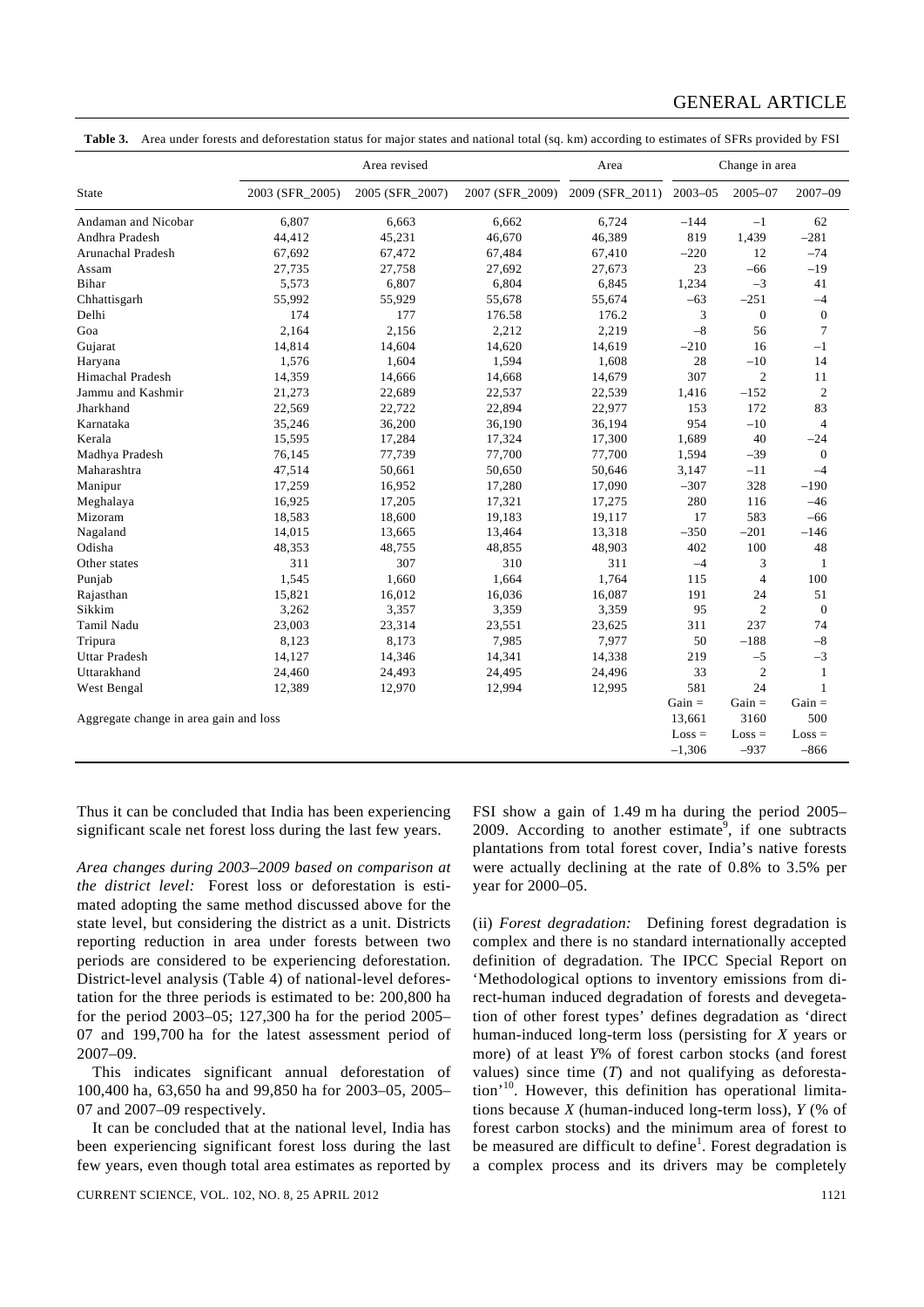| <b>Table 4.</b> Porest area loss estimated at district lever (in ha) based on PSI |                                |                                         |  |  |  |  |  |
|-----------------------------------------------------------------------------------|--------------------------------|-----------------------------------------|--|--|--|--|--|
| $2003 - 0.5$                                                                      | $2005 - 07$                    | $2007 - 09$                             |  |  |  |  |  |
| $130**$<br>$-200.800$<br>$112*$                                                   | $174*$<br>$-127.300$<br>$164*$ | 118*<br>$-199.700$<br>$162*$<br>327,300 |  |  |  |  |  |
|                                                                                   | 327,268                        | 200,200                                 |  |  |  |  |  |

**Table 4.** Forest area loss estimated at district level (in ha) based on FSI6,17,18,\*

\*Not based on the revised estimates, since district-level data are not available. \*\*There was no change in forest area in the remaining districts.

different from those for deforestation, thus presenting greater challenges in assessment or monitoring as compared to deforestation $11$ .

 Assessment of degradation at the national level could be done using forest area data from FSI, which present forest area according to four tree canopy cover densities<sup>6</sup>:

- Very dense forest (VDF) All lands having tree cover with canopy density more than 70%.
- Moderately dense forests (MDF) All lands having a tree cover with canopy density between 40% and 70%.
- Open forests (OF) All lands having a tree cover with canopy density between 10% and 40%.
- Scrub All forest lands with poor tree growth, mainly small or stunted trees having canopy density less than 10%.

In the absence of data on changes in forest carbon stocks, it may be possible to use forest tree canopy density as an indicator of forest status, particularly from the perspective of forest biomass stocks and degradation<sup>12,13</sup>. Any patch of forest moving from higher crown class to lower crown class, could potentially be considered to be subject to forest degradation. Extent of forest degradation in India can be estimated based on the area subject to decline in crown canopy density between two time periods based on reports of the FSI.

*Forest degradation during 2003–2005:* Tables 5–7 present the forest cover change matrix for the period 2003– 05, 2005–07 and 2007–09 respectively. As can be seen from Table 5, a net decrease in MDF by 140,900 ha is reported. At the same time, the area under VDF has increased only by 5100 ha. Thus bulk of the MDF has been converted to lower canopy density classes such as OF and/or non-forest categories, indicating reduction in the tree crown density and the associated carbon stocks.

*Degradation during 2005–07:* It can be seen from Table 6 that the area under MDF has declined by 93,600 ha, whereas VDF has increased by only 3,800 ha. This clearly indicates that MDF has been converted to low canopy density classes such as the OF and scrub, potentially leading to reduction in carbon stocks.

*Degradation during 2007–2009:* There is only a decrease in area under OF and gain in area under dense and moderately dense forests, and thus no degradation (Table 7).

 Thus the assessment of forest degradation based on tree crown densities shows that it varies across different assessment periods: degradation occurred during the period 2003–05 and 2005–07 and during 2009–11 there was no degradation.

(iii) *Forest conservation:* This may be considered as maintenance of area and carbon stocks in intact forests by effective law enforcement, development measures and land-use planning. In the Indian context, forest area covered under Protected Area (PA) system of about 15.87 m ha covering 660 PAs, could be considered as areas subjected to forest conservation in the UNFCCC context. The area under PA management is increasing in India. Since in the PAs, all extraction is regulated or banned, the forest vegetation, biodiversity and in turn forest carbon stocks are potentially conserved. The Reserved Forest area may not be considered as forest conservation area in the UNFCCC context, since bulk of the forest is subjected to tree canopy cover change (Tables 5–7).

(iv) *Carbon stock enhancement:* This could involve restoring carbon stocks in degraded forests or creating forests where none currently exists. Approaches may include afforestation, reforestation, restoration (through natural regeneration, assisted natural regeneration or planting), rehabilitation, or forest landscape restoration<sup>14</sup>. Potential activities to be included as carbon stock enhancement activities under the UNFCCC context could be: afforestation, reforestation and assisted natural regeneration through improved management, tending operations, gap-planting, denser stocking, longer rotation periods, forest restoration and rehabilitation of degraded forests.

(v) *Sustainable management of forests:* This was introduced in the UNFCCC negotiations, and incorporated in the Bali Action Plan and the later COP decisions on REDD+. SMF can be understood as maintenance or improvement in existing forest canopy cover and carbon stocks in forests over time through sustainable management practices. SMF in the Bali Action Plan context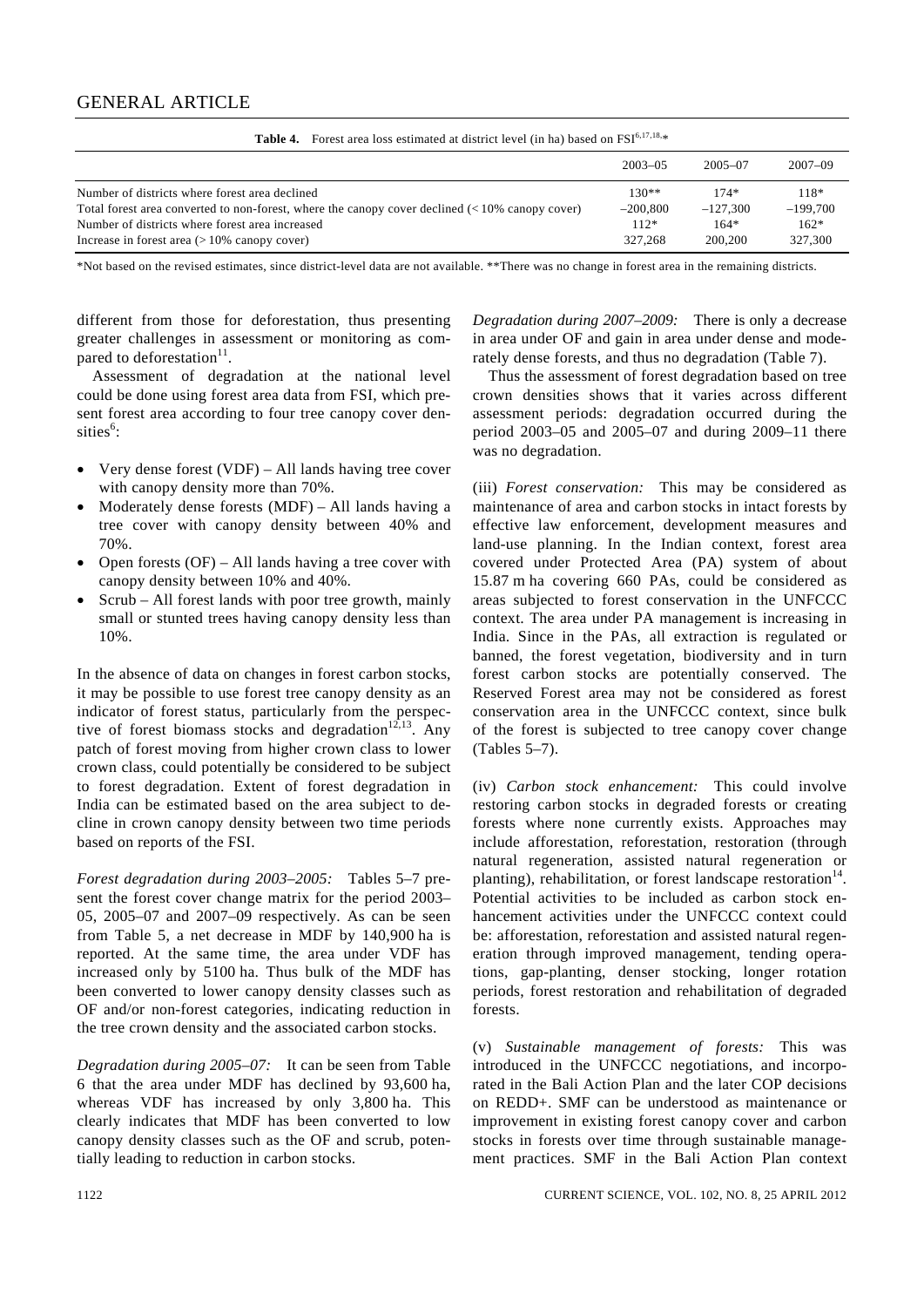# GENERAL ARTICLE

|  | Table 5. Forest cover change matrix for India between 2003 and 2005 (in sq. km) according to estimates provided by FSI <sup>18</sup> |  |  |  |  |
|--|--------------------------------------------------------------------------------------------------------------------------------------|--|--|--|--|
|--|--------------------------------------------------------------------------------------------------------------------------------------|--|--|--|--|

| Class         | <b>VDF</b> | <b>MDF</b> | OF         | Scrub      | NF          | Total of 2003 |
|---------------|------------|------------|------------|------------|-------------|---------------|
| <b>VDF</b>    | 5,431,300  | 12.100     | 2.300      | $\Omega$   | 6.100       | 5,451,800     |
| <b>MDF</b>    | 19.100     | 33,187,800 | 77.700     | 1.900      | 119.100     | 33,405,600    |
| OF            | 6.500      | 55,200     | 28,558,500 | 6.700      | 297,300     | 28,924,200    |
| Scrub         | $\Omega$   | 500        | 14.500     | 3.815.000  | 174,400     | 4,004,400     |
| NF            | $\Omega$   | 9.100      | 334,200    | 23,900     | 256,573,100 | 256,940,300   |
| Total of 2005 | 5,456,900  | 33,264,700 | 28,987,200 | 3,847,500  | 257,170,000 | 328,726,300   |
| Net change    | 5,100      | $-140.900$ | 63,000     | $-156,900$ | 229,700     | $\Omega$      |

VDF, Very dense forest; MDF, Moderately dense forest; OF, Open forest; NF, Non-forest. Source: FSI<sup>9</sup>.

**Table 6.** Forest cover change matrix for India between 2005 (revised) and 2007 (in sq. km) according to estimates provided by FSI<sup>17</sup>

| Class         | VDF       | MDF        | OF         | Scrub     | NF          | Total of 2005 |
|---------------|-----------|------------|------------|-----------|-------------|---------------|
| <b>VDF</b>    | 8,321,900 | 12.700     | 4.500      | 500       | 7.600       | 8.347.200     |
| <b>MDF</b>    | 22,000    | 31,560,800 | 194,800    | 4.200     | 213,000     | 31,994,800    |
| OF            | 3,500     | 182,100    | 28,056,000 | 18,600    | 414,900     | 28,675,100    |
| Scrub         | 0         | 1.500      | 16.100     | 4,082,800 | 28,200      | 4,128,600     |
| NF            | 3.600     | 144,100    | 566,300    | 46,400    | 254,820,200 | 255,580,600   |
| Total of 2007 | 8.351.000 | 31,901,200 | 28,837,700 | 4,152,500 | 255,483,900 | 328,726,300   |
| Net change    | 3,800     | $-93.600$  | 162,600    | 23,900    | $-96,700$   |               |

Source: FSI<sup>7</sup>.

**Table 7.** Forest cover change matrix for India between 2007 and 2009 (in sq. km) according to estimates provided by FSI<sup>6</sup>

| Class         | <b>VDF</b> | <b>MDF</b> | OF      | Scrub  | NF        | Total of 2007 |
|---------------|------------|------------|---------|--------|-----------|---------------|
| <b>VDF</b>    | 83,133     | 229        | 21      | 0      | 45        | 83.428        |
| <b>MDF</b>    | 311        | 316,054    | 1.903   | 81     | 1,888     | 320,238*      |
| OF            | 20         | 2.929      | 281,917 | 455    | 3,406     | 288,728       |
| Scrub         | 0          | 82         | 488     | 41,305 | 175       | 42,050        |
| NF            |            | 1.442      | 3,491   | 335    | 2,547,545 | 2,552,820     |
| Total of 2009 | 83.471     | 320,736    | 287,820 | 42,176 | 2,553,060 | 3,287,263*    |
| Net change    | 43         | 498        | $-908$  | 126    | 240       |               |

\*Difference in totals due to rounding of decimals.

potentially refers to the application of forest management practices for the primary purpose of maintaining or enhancing carbon stocks over time. It also refers to management of forests in such a way that the long-term productivity of the forest is maintained through implementation of practices such as low-impact logging.

 SMF can occur in all the existing natural forests and plantations subject to prescribed sustainable management practices. Thus all forests subject to activities leading to maintenance or increment of forest carbon stocks, by means of improvement in the quality of existing stocks and sustainable extraction of biomass (e.g. reduced impact logging) may be considered to be under SMF.

 Although Reserve Forests and plantations raised in the degraded forest area are supposed to be managed using the so-called 'working plan' approach, it is not so clear if this approach is indeed based on sustainable management principles. It is therefore somewhat difficult to delineate the area subjected to SMF in India. However, as a firstorder approximation, all forests being managed under an

CURRENT SCIENCE, VOL. 102, NO. 8, 25 APRIL 2012 1123

approved working plan could be considered to be subject to SMF.

 In the absence of clear definitions and guidelines, it is difficult to estimate the area that may qualify for the three activities in India, namely forest conservation, enhancement of carbon stocks and SMF.

## **Implications of the Cancun Agreement on REDD+ for India**

The Cancun Agreement created a framework for REDD+ action by countries in a phased manner, specifically listing the phased actions required from the countries immediately in the first phase. The following section looks at India's readiness for REDD+ in terms of these actions.

#### *National REDD+ strategy*

As part of the first phase of activities, countries are supposed to develop a national REDD+ plan or strategy. It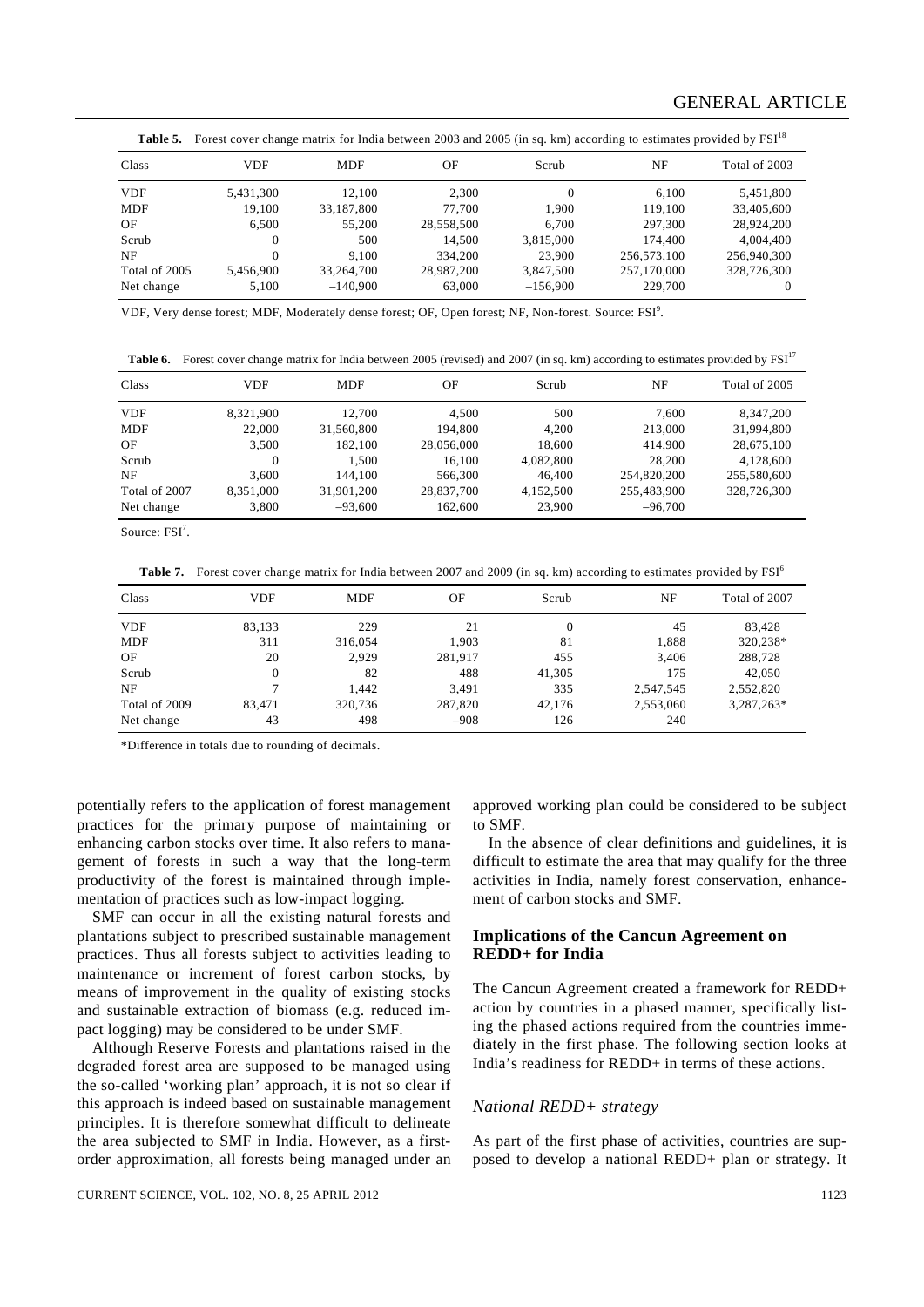# GENERAL ARTICLE

would involve selecting the most effective REDD+ strategies with the highest returns by assessing the status of national forests, identifying the location of deforestation, degradation and activities resulting in carbon stock enhancement and their drivers; assessment of the abatement opportunities as to their economic costs and benefits; and prioritizing them in a national REDD+ pathway through a broad suite of policies and measures while ensuring the relevant safeguards as mentioned in Annex I of the UNFCCC Decision<sup>15</sup>.

 While India has a broad suite of policies and measures in place for addressing deforestation and degradation and enhancing forest carbon stocks, a dedicated institutional structure needs to be put in place to formulate and implement a national REDD+ strategy with a clearly defined mandate, roles and responsibilities. So far India has not prepared a REDD+ strategy as required under the UNFCCC.

# *Developing a MRV system for REDD+*

As part of the Cancun Agreement, countries are supposed to develop a robust and transparent national forest monitoring system with the capacity to consistently and accurately monitor changes in forest cover and carbon stocks over time. There is a general consensus that this forest monitoring system would be a combination of remote sensing and ground-based systems<sup>11</sup>.

 India has a distinct advantage of having a mature and well-developed national forest monitoring system based on remote sensing combined with extensive groundtruthing with a long time series of data on forest cover according to different canopy cover density classes<sup>6</sup>. With some modifications, it is possible for India to detect the location of deforestation and degradation with sufficient accuracy. Information on the areas subject to conservation, enhancement of carbon stocks and SMF could also be obtained through a combination of data from administrative and other sources, and remote sensing. Currently, India does not have a forest inventory system based on permanent plots. India will have to develop a robust system for monitoring of carbon stocks in forests through a network of permanent monitoring plots to provide sufficiently accurate sub-national estimates of carbon stock changes.

# *Setting the forest reference (emission) level*

The most challenging component of the readiness activities is developing a national or sub-national FRL. In order to set a FRL, along with the present and historic information on forest area and carbon, an analysis of factors driving deforestation and degradation is imperative. For the plus component, it is equally important to understand the drivers of deforestation and degradation, since these drivers are inversely linked to enhancement of carbon stocks, conservation of forests and SMFs. Data on the various drivers of deforestation, degradation and activities resulting in carbon stock enhancement and conservation can potentially be gathered through a combination of remote sensing and other non-spatial information such as administrative records.

 For FRL estimation, future areas subject to deforestation, degradation, carbon stock enhancement, SMF and forest conservation can be projected based on the past trends and policy drivers using time-series data on forest cover since 1987 and non-spatial information available from administrative records and other data sources. However, availability of consistent historical carbon stock information presents a more significant challenge. It can be addressed to some extent by developing carbon stock values according to proxies such as canopy cover through future monitoring and correlating them with the past patterns.

#### *System for information on safeguards*

Currently India does not have a system of providing information on environmental and social safeguards. In order to effectively monitor safeguards, it will be necessary to evolve a clearly defined set of indicators and criteria for parameters such as forest governance structures, respect for rights of indigenous peoples, and full and effective participation of relevant stakeholders, along with a system to monitor these<sup>16</sup>.

#### **Conclusion**

Tropical forests are one of the most significant reservoirs of carbon in the world. Tropical deforestation accounts for about a fifth of the global  $CO<sub>2</sub>$  emissions. Reducing deforestation and forest degradation as well as activities leading to carbon stock enhancement in developing countries present a unique opportunity for cost-effective global climate change mitigation while delivering multiple benefits such as biodiversity conservation, livelihood generation and maintenance of ecosystem services.

 The international negotiations on REDD+ under UNFCCC culminating in the Cancun Agreement provide for a phased approach towards REDD+ implementation with the countries undertaking REDD+ readiness activities and REDD+ implementation in the initial phases, leading up to a full-scale performance-based system in the final phase. The Cancun Agreement also identifies the specific elements of REDD+ readiness activities that countries need to work on: national REDD+ strategy, MRV system, reference emission level (REL) and a system for monitoring safeguards. While the Cancun Agreement provides clarity on some elements of REDD+, much work needs to be done on some key aspects such as